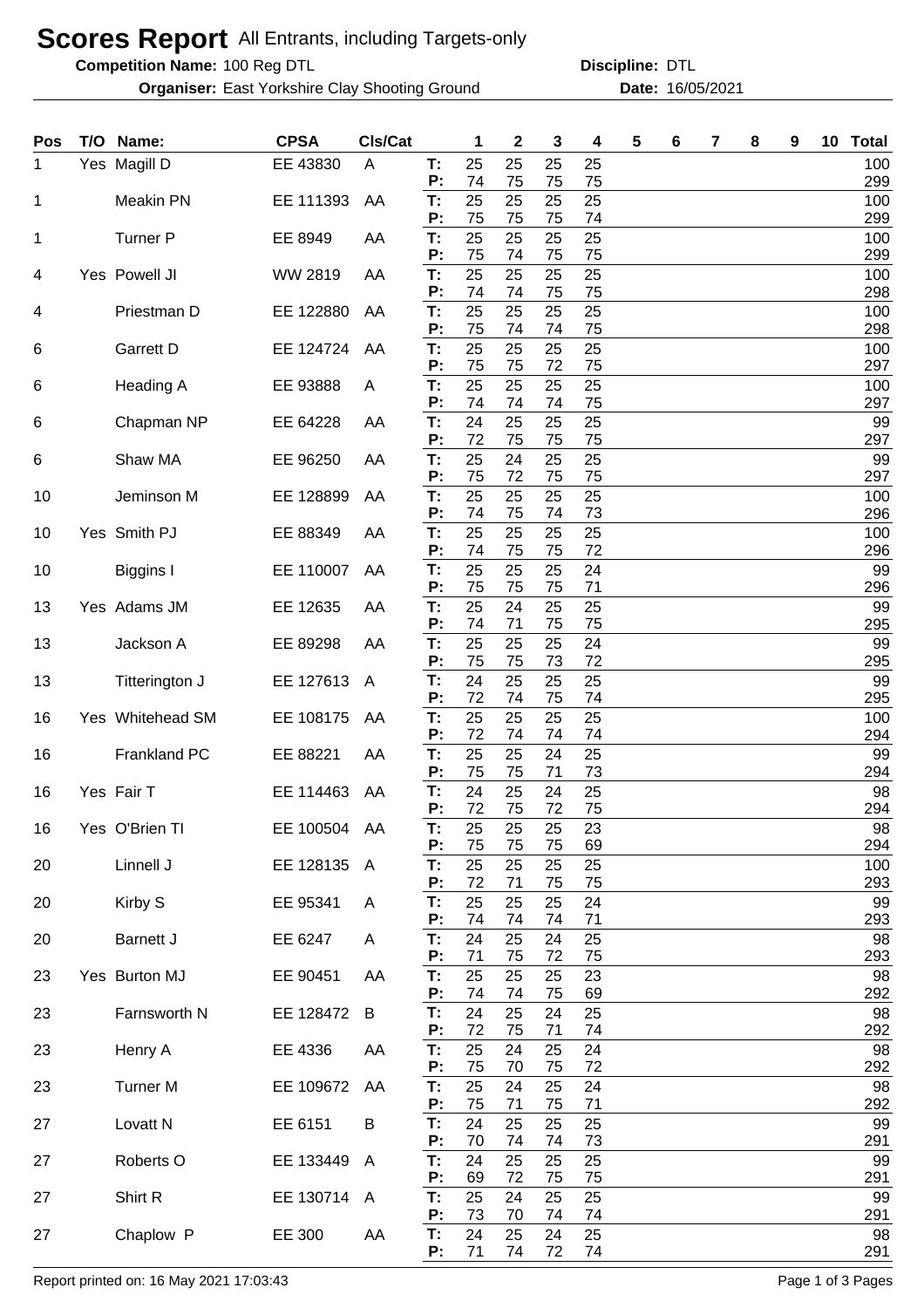## **Scores Report** All Entrants, including Targets-only

**Competition Name:**

**Organiser:** East Yorkshire Clay Shooting Ground **16/05/2021** Date: 16/05/2021

100 Reg DTL **Discipline:** DTL

| Pos | T/O Name:         | <b>CPSA</b> | CIs/Cat |          | 1        | 2              | 3              | 4        | 5 | 6 | 7 | 8 | 9 | 10 Total  |
|-----|-------------------|-------------|---------|----------|----------|----------------|----------------|----------|---|---|---|---|---|-----------|
| 27  | Lewzey DG         | EE 11701    | A       | T:<br>P: | 25<br>73 | 24<br>72       | 24<br>72       | 25<br>74 |   |   |   |   |   | 98<br>291 |
| 27  | Yes Parish AL     | EE 29285    | AA      | T:       | 25       | 24             | 25             | 24       |   |   |   |   |   | 98        |
| 27  | Wilcoxson L       | EE 129381   | A       | P:<br>T: | 73<br>24 | 71<br>25       | 75<br>24       | 72<br>25 |   |   |   |   |   | 291<br>98 |
|     |                   |             |         | P:       | 72       | 74             | 71             | 74       |   |   |   |   |   | 291       |
| 27  | <b>Woolley CM</b> | EE 111369   | AA      | T:<br>P: | 24<br>72 | 24<br>72       | 25<br>75       | 24<br>72 |   |   |   |   |   | 97<br>291 |
| 35  | Yes Kitchen CL    | EE 118936   | A       | T:<br>P: | 24<br>70 | 25<br>72       | 25<br>74       | 25<br>74 |   |   |   |   |   | 99<br>290 |
| 35  | <b>Burrell KN</b> | EE 139976   | AA*     | T:<br>P: | 24<br>71 | 25             | 25             | 24       |   |   |   |   |   | 98        |
| 35  | Winn JH           | EE 9739     | A       | T:<br>P: | 24<br>71 | 73<br>25<br>74 | 75<br>24<br>72 | 71<br>25 |   |   |   |   |   | 290<br>98 |
| 38  | Yes Sayles G      | EE 119513   | AA      | T:       | 24       | 25             | 24             | 73<br>25 |   |   |   |   |   | 290<br>98 |
| 38  | Yes Kitchen S     | EE 82169    | AA      | P:<br>T: | 71<br>24 | 75<br>23       | 68<br>25       | 75<br>25 |   |   |   |   |   | 289<br>97 |
|     |                   |             |         | Р:       | 71       | 69             | 75             | 74       |   |   |   |   |   | 289       |
| 40  | Yes Lazenby AG    | EE 49972    | A       | T:<br>Р: | 25<br>73 | 24<br>70       | 25<br>74       | 24<br>71 |   |   |   |   |   | 98<br>288 |
| 40  | Nutter G          | EE 88429    | A       | T:<br>P: | 24<br>72 | 25<br>72       | 24<br>71       | 25<br>73 |   |   |   |   |   | 98<br>288 |
| 42  | Driver P          | EE 141042   | B       | T:       | 24       | 25             | 23             | 25       |   |   |   |   |   | 97        |
|     | Yes Leak A        |             |         | P:<br>T: | 71<br>25 | 75<br>25       | 68<br>24       | 73<br>23 |   |   |   |   |   | 287<br>97 |
| 42  |                   | EE 68222    | A       | P:       | 74       | 73             | 72             | 68       |   |   |   |   |   | 287       |
| 44  | Yes Gray RM       | EE 13723    | A       | T:<br>P: | 25<br>74 | 23<br>68       | 25<br>74       | 24<br>70 |   |   |   |   |   | 97<br>286 |
| 44  | Yes Taberner DA   | EE 11531    | A       | T:       | 24       | 23             | 25             | 25       |   |   |   |   |   | 97        |
| 44  | Yes Taylor WA     | EE 140455   | B       | P:<br>T: | 72<br>25 | 69<br>24       | 72<br>25       | 73<br>23 |   |   |   |   |   | 286<br>97 |
|     |                   |             |         | P:       | 75       | 69             | 74             | 68       |   |   |   |   |   | 286       |
| 47  | Yes Atkin PJ      | EE 116894   | A       | T:<br>P: | 23<br>68 | 24<br>71       | 25<br>72       | 25<br>74 |   |   |   |   |   | 97<br>285 |
| 47  | Fair Jr T         | EE 143577   | B       | T.       | 24       | 23             | 25             | 24       |   |   |   |   |   | 96        |
| 47  | Yes Sherlock T    | EE 15314    | в       | P:<br>T: | 71<br>23 | 69<br>25       | 73<br>23       | 72<br>25 |   |   |   |   |   | 285<br>96 |
| 50  | Yes Boardman G    | EE 132807   | B       | P:<br>Т. | 69<br>25 | 73<br>24       | 68<br>25       | 75<br>25 |   |   |   |   |   | 285<br>99 |
|     |                   |             |         | P:       | 69       | 67             | 73             | 75       |   |   |   |   |   | 284       |
| 50  | Bone C            | EE 126141   | B       | Т.<br>P: | 24<br>68 | 25<br>74       | 25<br>73       | 23<br>69 |   |   |   |   |   | 97<br>284 |
| 50  | Yes Bridge SJ     | EE 59417    | B       | T:<br>P: | 24<br>72 | 24<br>71       | 25<br>73       | 23       |   |   |   |   |   | 96        |
| 53  | Yes Greenwood P   | EE 111034 A |         | Т.       | 25       | 24             | 24             | 68<br>23 |   |   |   |   |   | 284<br>96 |
|     | Yes Powell L      |             |         | P:       | 72<br>24 | 72<br>24       | 70<br>25       | 69<br>24 |   |   |   |   |   | 283<br>97 |
| 54  |                   | EE 111815   | A       | Т.<br>P: | 69       | 70             | 72             | 71       |   |   |   |   |   | 282       |
| 54  | Houghton MM       | EE 98708    | A       | Т:<br>P: | 23<br>66 | 25<br>74       | 25<br>73       | 23<br>69 |   |   |   |   |   | 96<br>282 |
| 54  | Yes Wright R      | EE 114659   | B       | T:       | 25       | 25             | 23             | 23       |   |   |   |   |   | 96        |
| 54  | Yes Constanti G   | EE 72364    | A       | P:<br>Т. | 74<br>25 | 72<br>24       | 68<br>21       | 68<br>24 |   |   |   |   |   | 282<br>94 |
|     |                   |             |         | P:<br>T. | 75<br>25 | 72<br>24       | 63<br>25       | 72<br>22 |   |   |   |   |   | 282<br>96 |
| 58  | Driver AJ         | EE 141909   | A       | P:       | 75       | 71             | 75             | 60       |   |   |   |   |   | 281       |
| 58  | Yes Sheffield JH  | WW 447      | A       | T:<br>P: | 23<br>68 | 24<br>69       | 24<br>70       | 25<br>74 |   |   |   |   |   | 96<br>281 |
| 60  | Yes Boardman S    | EE 134107   | B       | T:       | 25       | 23             | 23             | 25       |   |   |   |   |   | 96        |
|     |                   |             |         | P:       | 73       | 65             | 68             | 74       |   |   |   |   |   | 280       |

Report printed on: 16 May 2021 17:03:43 Page 2 of 3 Pages